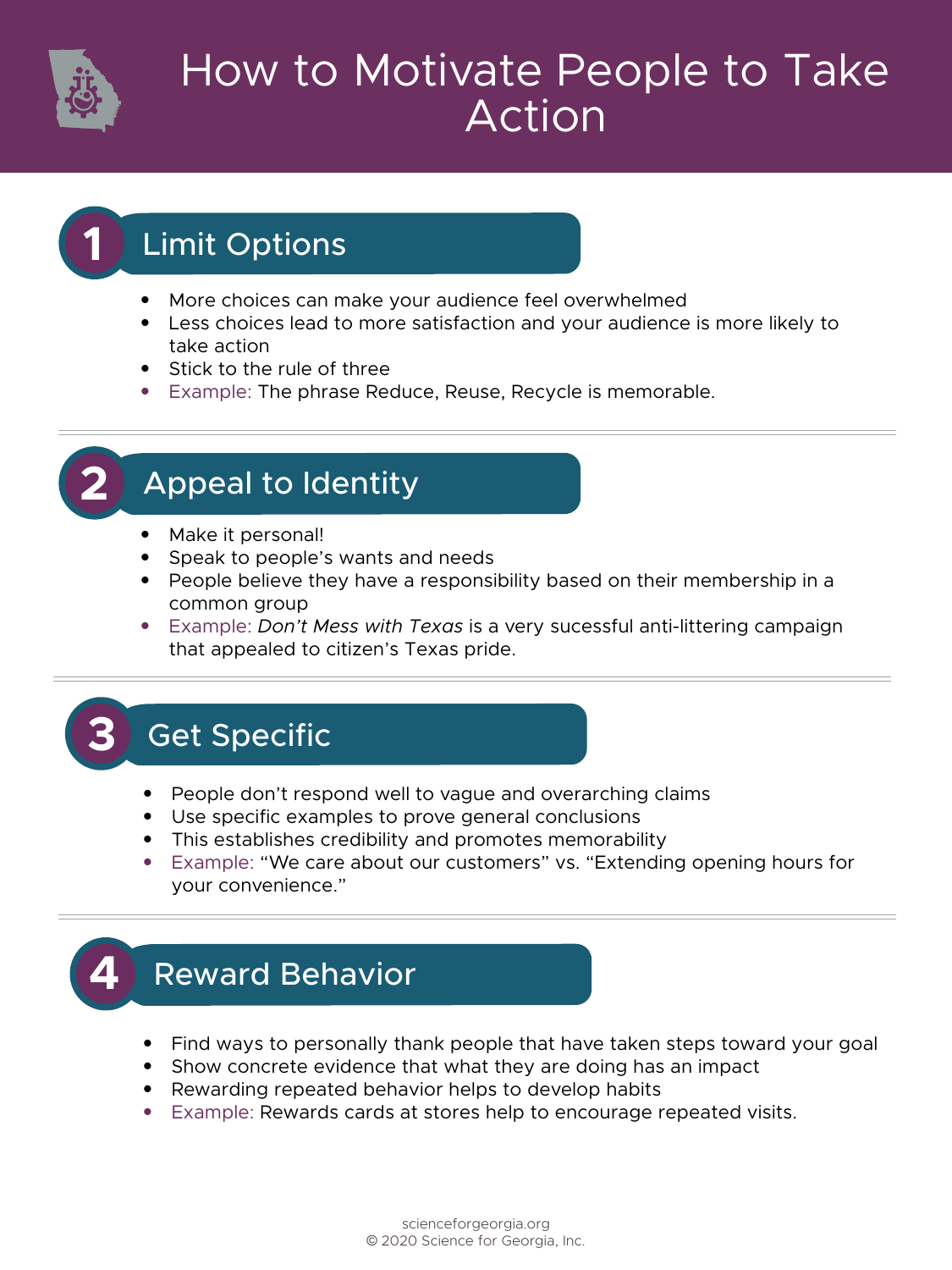

#### Ow to motivate reople to re How to Motivate People to Take Action

#### **Provide an Action Plan**

- People respond better to clear and detailed language
- Tell them exactly what to do and don't leave out critical details
- Show the specific impact of their action (make it quantifiable if possible)
- Example: Studies found that more college students donated to a food bank when provided with a map to get there.

## **Appeal to Group Mentality**

- People don't want to be the first one to act
- People are more likely to act if they know people have done it before them
- Use testimonials, case studies, or numbers
- Example: "In a typical month, nearly 2 million volunteers contribute more than eight million hours of their time."-Bob Aiken, CEO of Feeding America

## **Consider Convenience**

- Consider ways that you can work to meet people's needs in a way that is convenient for them.
- Limit the effort they will have to make to meet your request.
- Example: College donation programs placed bins right outside student dorms to collect items. This simple change required minimal effort from the student.



## **Understand Worldviews**

- 1. Absolutistic View (Seek order, strong faith in higher power)
- 2. Oppertunistic View (Take advantage of the system, ends justify means)
- 3. Humanistic View (More to life than money, treat others well)
- 4. Systemic View (intersection between doing good and their own success)